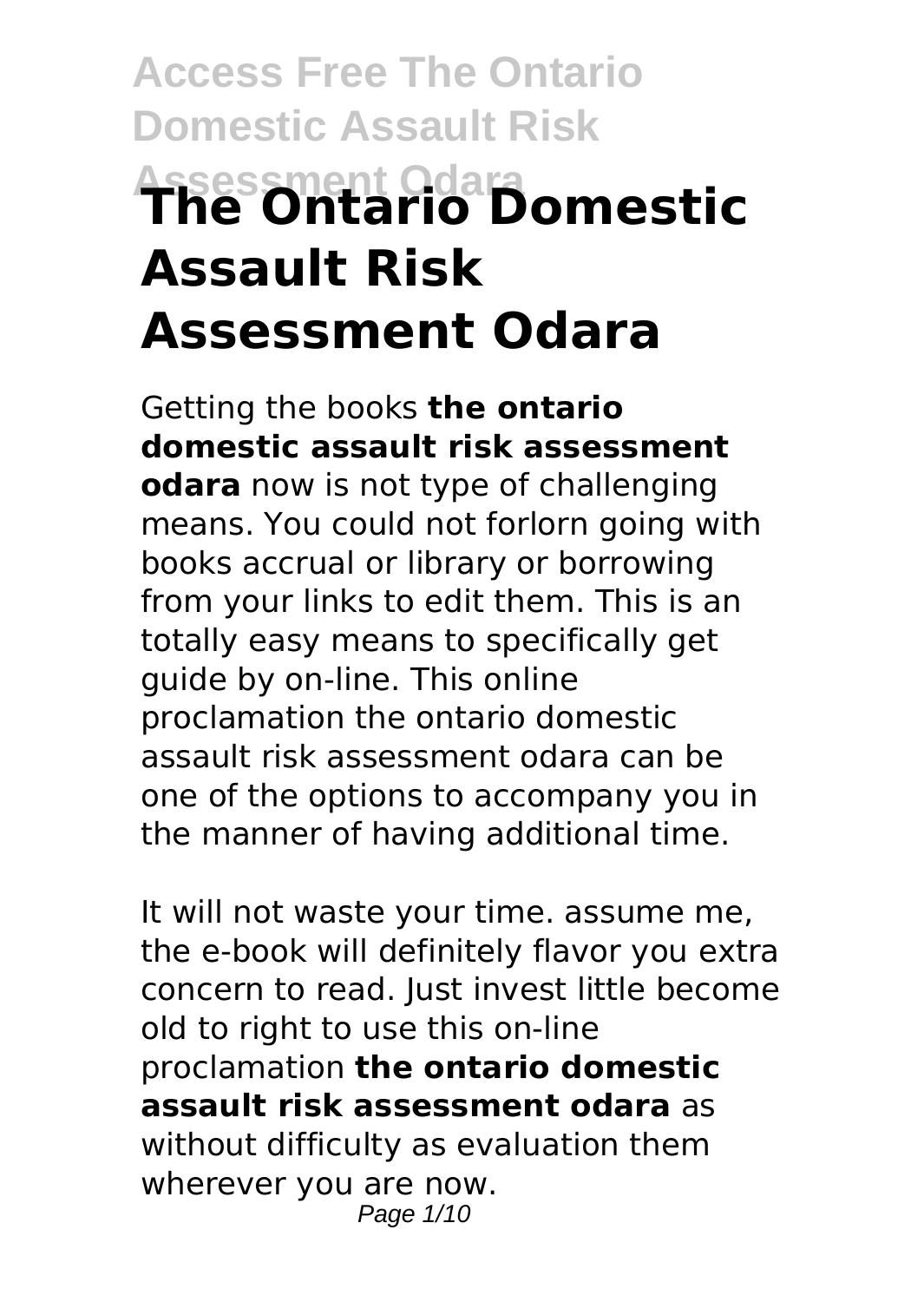# **Access Free The Ontario Domestic Assault Risk Assessment Odara**

Just like with library books, when you check out an eBook from OverDrive it'll only be loaned to you for a few weeks before being automatically taken off your Kindle. You can also borrow books through their mobile app called Libby.

### **The Ontario Domestic Assault Risk**

The Ontario Domestic Assault Risk Assessment (ODARA), a procedure to identify the risk of future assaults against intimate partners, was developed by the Ontario Provincial Police and the Ontario Ministry of Health and Long Term Care in response to the May/Iles and Hadley inquest recommendations.

### **The Ontario Domestic Assault Risk Assessment (ODARA)**

The Ontario Domestic Assault Risk Assessment, or ODARA, was based on information about 589 men known to the OPP for an assault against a female domestic partner or ex-partner. The men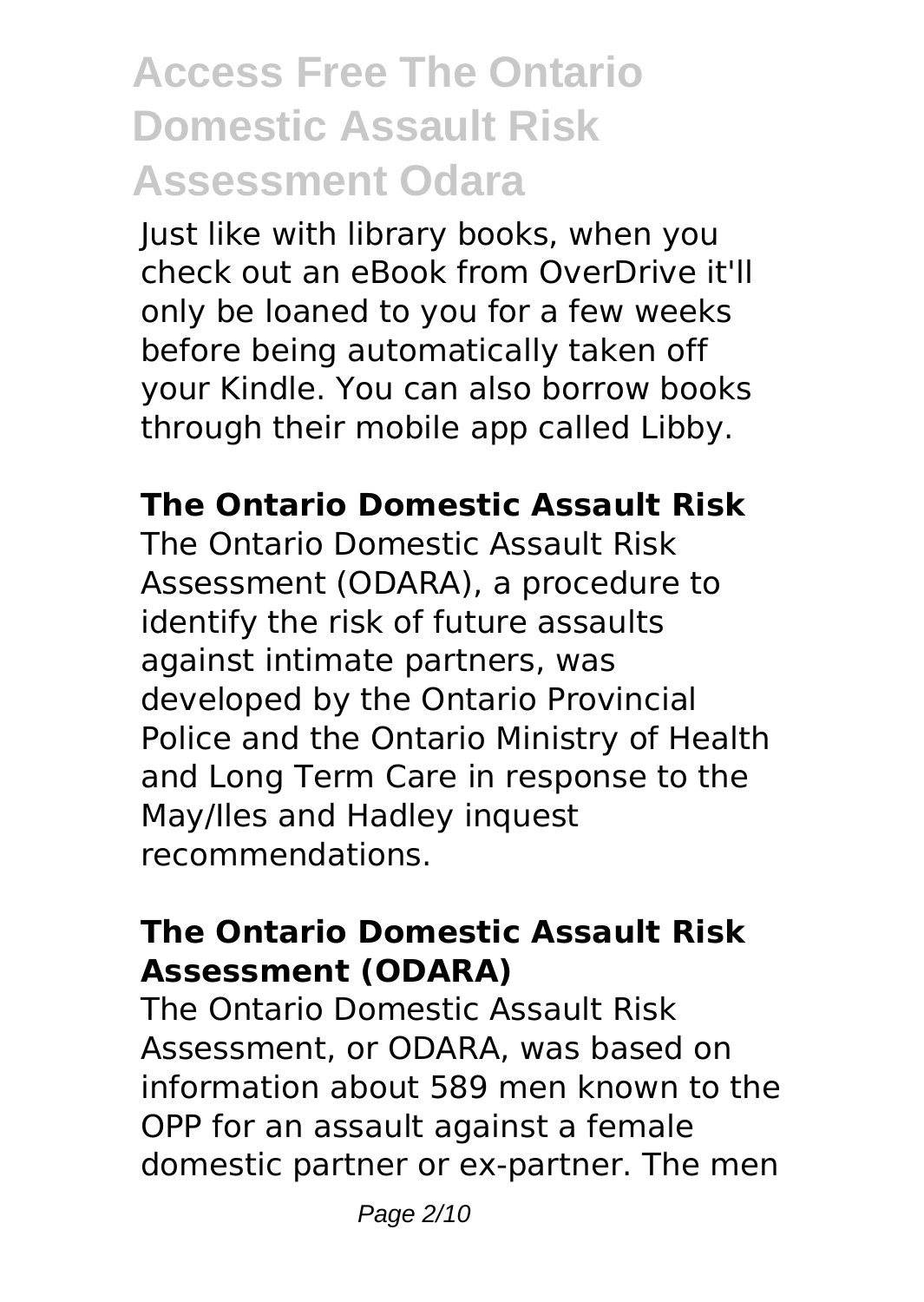were followed through police files for an average of 51 months. During this time, 30% of the men had another official report of domestic violence.

## **Ontario Domestic Assault Risk Assessment**

This page describes the Ontario Domestic Assault Risk Assessment (ODARA) and Domestic Violence Risk Appraisal Guide (DVRAG), and provides information about journal articles discussing these tools. These tools comprise a coherent actuarial system to assesses how likely a man is to assault his partner again, and how his risk compares with that of other abusers.

### **The Ontario Domestic Assault Risk Assessment (ODARA ...**

Domestic Violence and Abuse in Relationships . Our domestic violence research is headed by Dr. Zoe Hilton, and involves our research team and collaborators across the province of Ontario. The principal products of this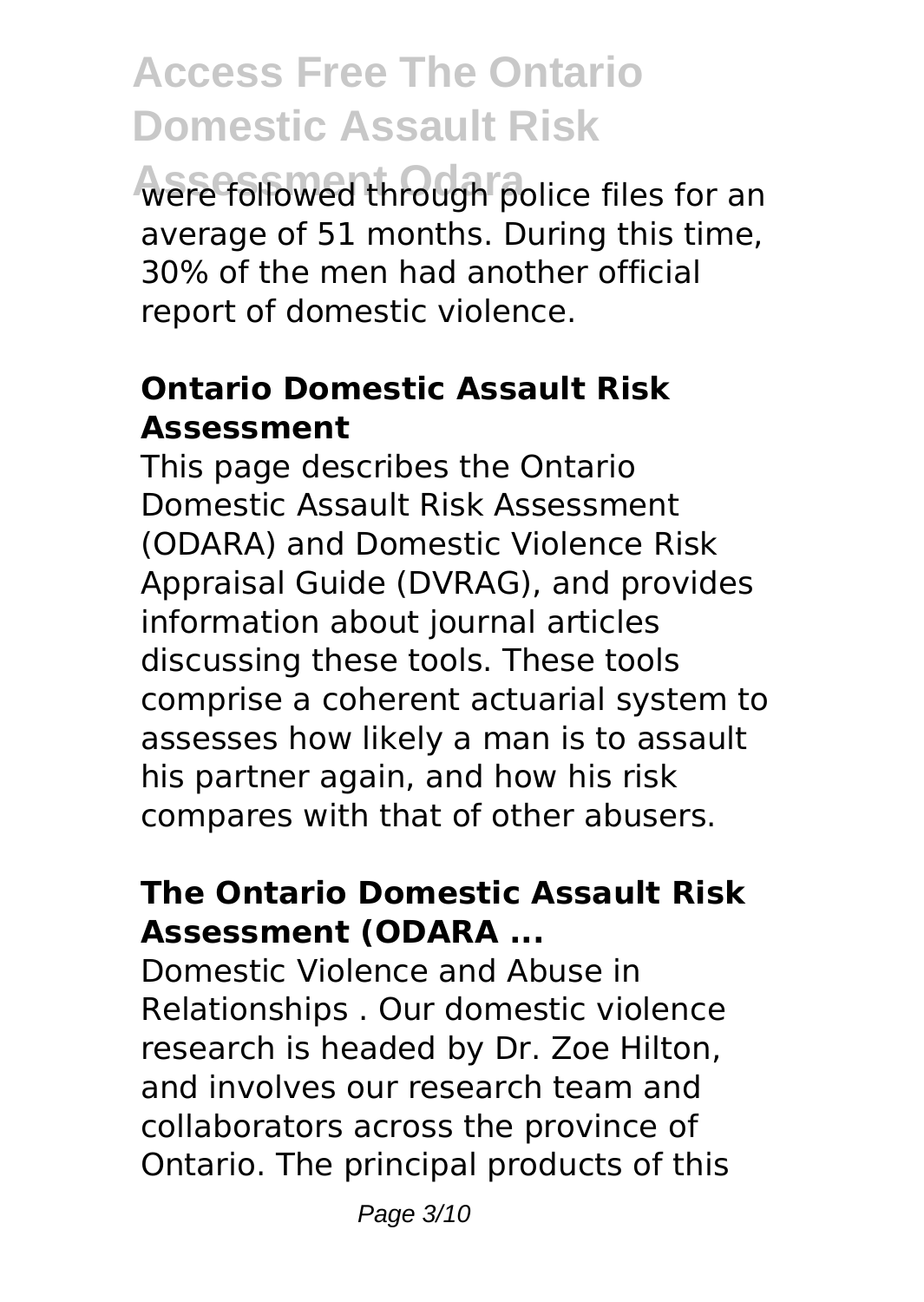**Assessment Odara** research are the Ontario Domestic Assault Risk Assessment (ODARA) and Domestic Violence Risk Appraisal Guide (DVRAG). These tools comprise a coherent actuarial system that assesses how likely a man is to assault his partner again, and how his risk compares with that of other ...

### **ODARA - Ontario Domestic Assault Risk Assessment - Waypoint**

In the event that a domestic assault occurs and police make an arrest, one of the processes they go through is filling out a questionnaire with the victim. This questionnaire — called The Ontario...

## **What is the Ontario Domestic Assault Risk Assessment?**

Running head: THE ONTARIO DOMESTIC ASSAULT RISK ASSESSMENT 3 included dynamic risk factors. Fourth generation violence risk instruments encompass the evaluation of risk (static and dynamic risk factors) as well as an additional focus on case management/planning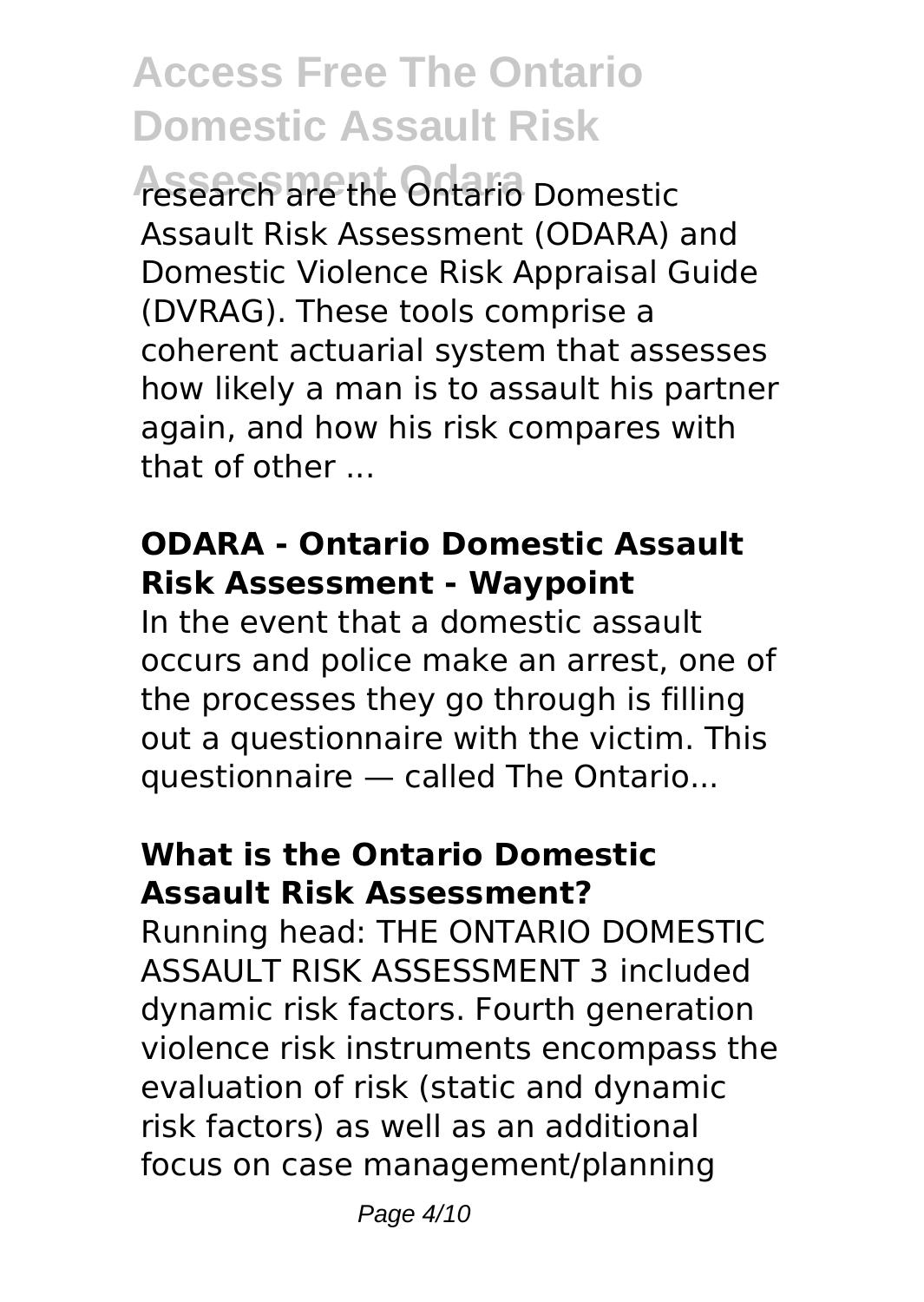**Assessment Odara** and most appropriate level of treatment services (Andrews & Bonta, 2006;

### **The Ontario Domestic Assault Risk Assessment (ODARA): A ...**

It was created by the Ontario Provincial Police Behavioural Sciences and Analysis Section and researchers at Waypoint Centre for Mental Health Care The ODARA scores indicate how a domestic offender compares with other domestic offenders in terms of risk for re-offense. Higher scores are related to frequency and severity of future assaults and shorter time until re-offence.

#### **Home - ODARA 101**

The Ontario Domestic Assault Risk Assessment (ODARA) was the result of collaborative efforts between the Ontario Provincial Police (OPP) and the Waypoint Centre for Mental Health Care based in Penetanguishene, Ontario.

## **Inventory of Spousal Violence Risk Assessment Tools Used ...**

Page 5/10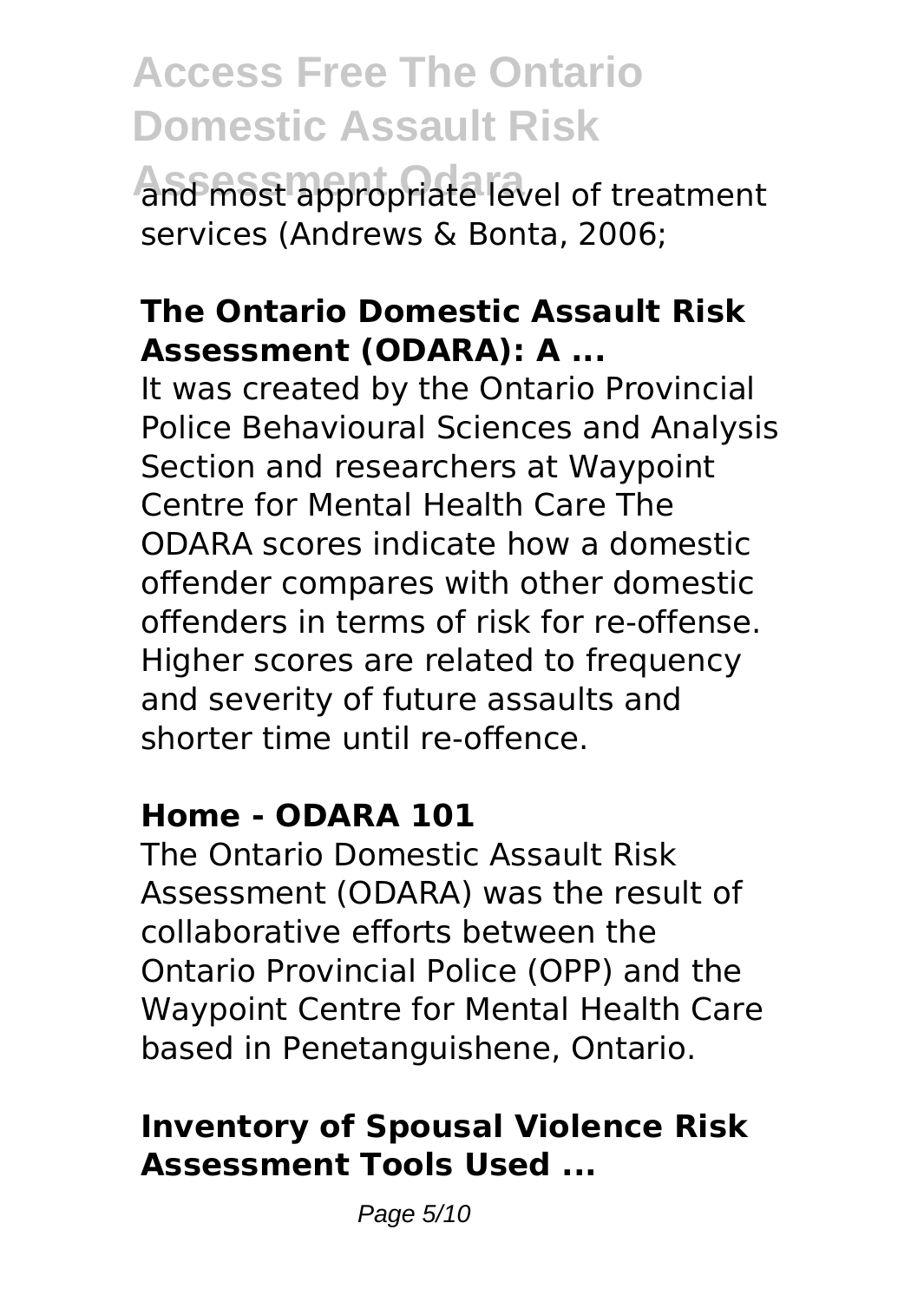**Assessment Odara** Two of the most researched domestic violence risk assessment tools in use in Canada today are the Spousal Assault Risk Assessment (SARA) and Ontario Domestic Assault Risk Assessment (ODARA). Both have some degree of research verification although controversies relating to predictive validity remain.

#### **Part 6: Risk Assessment, Continuing Domestic Violence ...**

Any other crime involving risk of death or SBI, 2C:25-19a(18) DEFINITIONS Index Assault: The most recent incident in which the person being assessed (Defendant, as defined below) assaulted his/her current or former Partner (as defined below). Assault is any act of violence that involved physical contact with the

### **ODARA Scoring Form - New Jersey**

Based on a year-long study of risk assessment in Maine and other jurisdictions, the Commission in 2012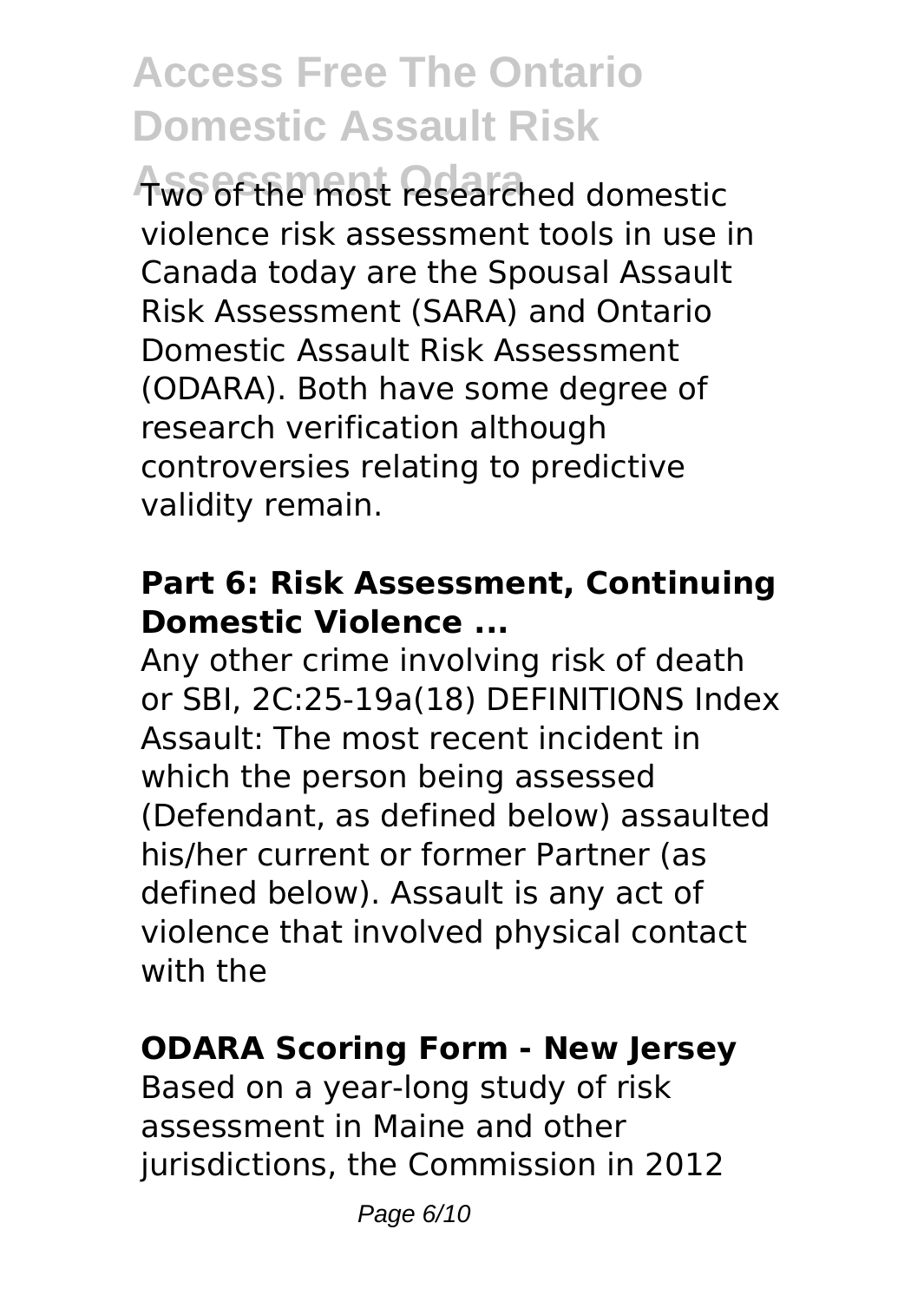**Assessment Odara** recommended to the Maine State Legislature that Maine risk assessment practice be updated to include the Ontario Domestic Assault Risk Assessment (ODARA) tool.

### **A Roadmap to Risk Assessment: Maine's Use of the Ontario ...**

Ontario Domestic Assault Risk Assessment (ODARA) The ODARA is an actuarial tool which indicates the likelihood that a person who has already committed an assault on a domestic or dating partner will do so again in the future. It also predicts the amount of time until a new assault, and greater severity of new assaults.

#### **Risk Assessment - Battered Women's Justic Project**

Ontario Domestic Assault Risk Assessment ODARA is an actuarial risk assessment designed to be used by professionals that calculates how a man who has assaulted his female partner ranks among similar perpetrators with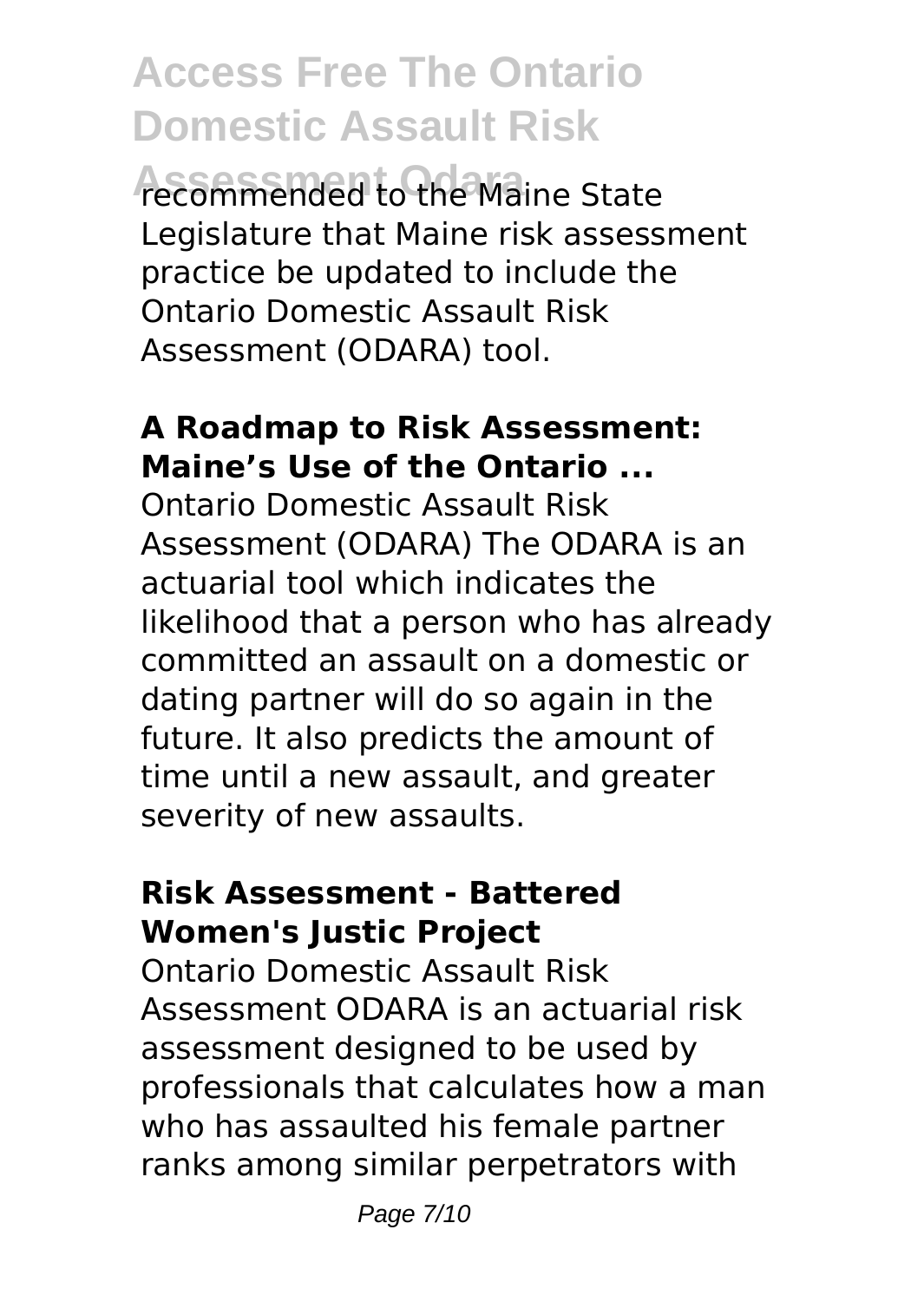respect to the likelihood that he will assault a female partner again in the future.

### **Domestic Violence Assessment Tools**

The resulting 13-item scale (Ontario Domestic Assault Risk Assessment, ODARA) showed a large effect size in predicting new assaults against legal or common-law wives or ex- wives, Cohen's  $d = 1.1$ , ROC area = .77, and was associated with number and severity of new assaults and time until recidivism.

### **A Brief Actuarial Assessment for the Prediction of Wife ...**

Some examples of existing tools are the Spousal Assault Risk Assessment Guide, Version 3 (SARA-V3), the Ontario Domestic Assault Risk Assessment (ODARA), the Brief Spousal Assault Form for the Evaluation of Risk (B-SAFER), the Domestic Violence Risk Appraisal Guide (DVRAG), the Danger Assessment (DA), and the Domestic Violence Screening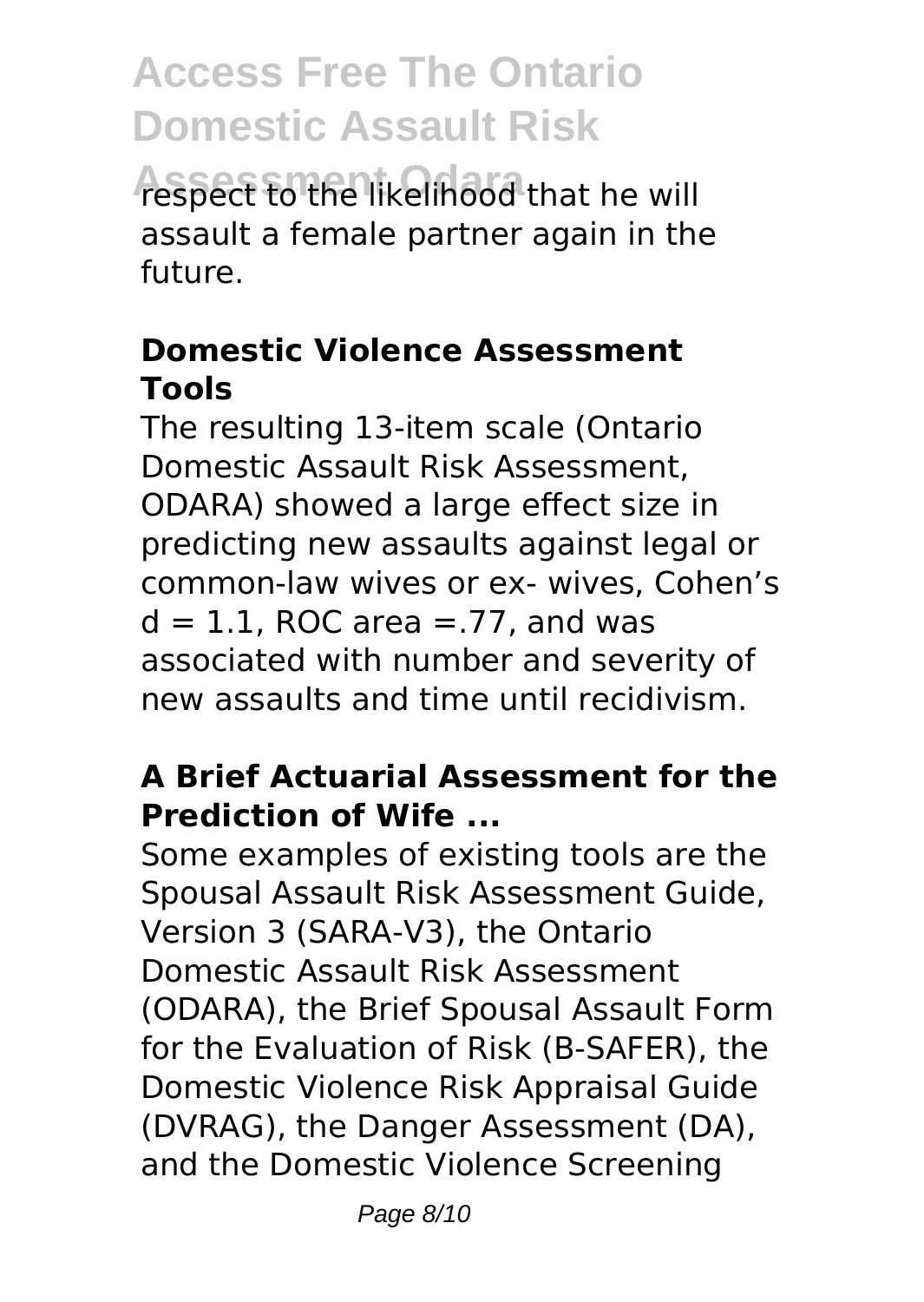**Access Free The Ontario Domestic Assault Risk Assessment Odara** Instrument –Revised (DVSI-R).

## **Domestic Violence Risk Assessment: Informing Safety ...**

The Ontario Domestic Assault Risk Assessment (ODARA), a procedure to predict future assaults against intimate partners, was developed by the Ontario Provincial Police and the Ontario Ministry of Health and Long Term Care in response to the May/Iles and Hadley inquest recommendations.

### **ODARA Fact Sheet - PATHS**

Statewide use of the Ontario Domestic Assault Risk Assessment tool, or ODARA, was adopted by the Legislature after a 2012 recommendation by the Maine Commission on Domestic and Sexual Abuse, which...

### **New tool used in Maine assesses domestic assault risk ...**

As a result, and after extensive research and consultation with key stakeholders, the Director of the Division of Criminal